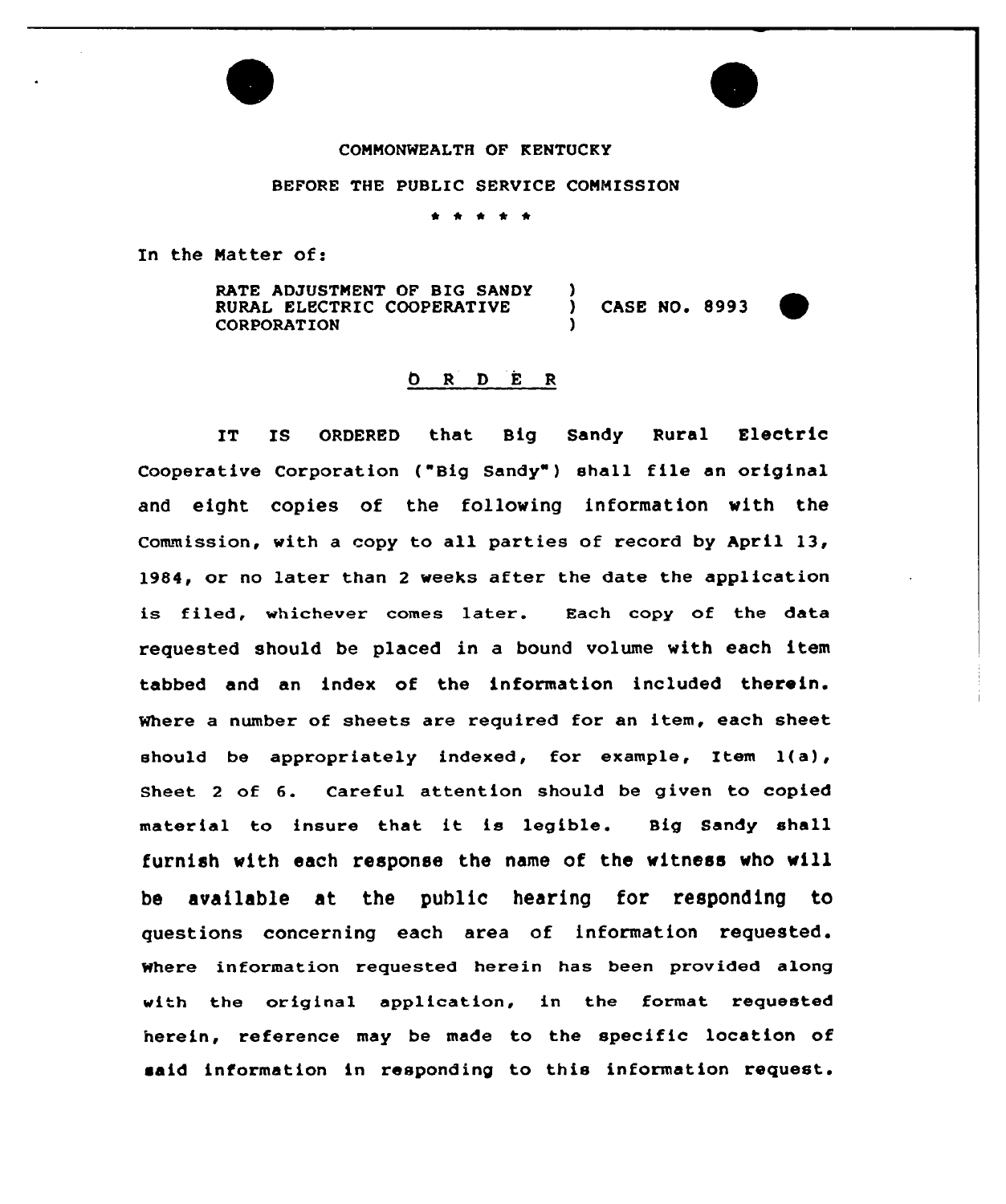



If neither the requested information nor <sup>a</sup> motion for an extension of time is filed by the stated date, the case may be dismissed.

### Information Request No. 1

1. The detailed work papers showing calculations supporting all accounting, pro forma, end-of-period, and proposed rate adjustments in the rate application to revenue, expense, investment, and reserve accounts for the test year and a complete detailed narrative explanation of each adjustment including the reason why each adjustment is required. Explain in detail all components used in each calculation including the methodology employed and all assumptions applied in the derivation of each adjustment. Index each calculation to the accounting, pro forma, end-of-period, and proposed rate adjustment which it supports.

2. An analysis of Account <sup>930</sup> - Miscellaneous General Expenses for the test period. This should include a complete breakdown of this account as shown in attached Format 1, and also provide all detailed working papers supporting this analysis. At minimum, the work papers should show the date, vendor, reference (i.e., voucher no., etc.), dollar amount, and a brief description of each expenditure. Detailed analysis is not required for amounts of less than \$100 provided the items are grouped by classes as shown in Format 1 attached.

 $-2-$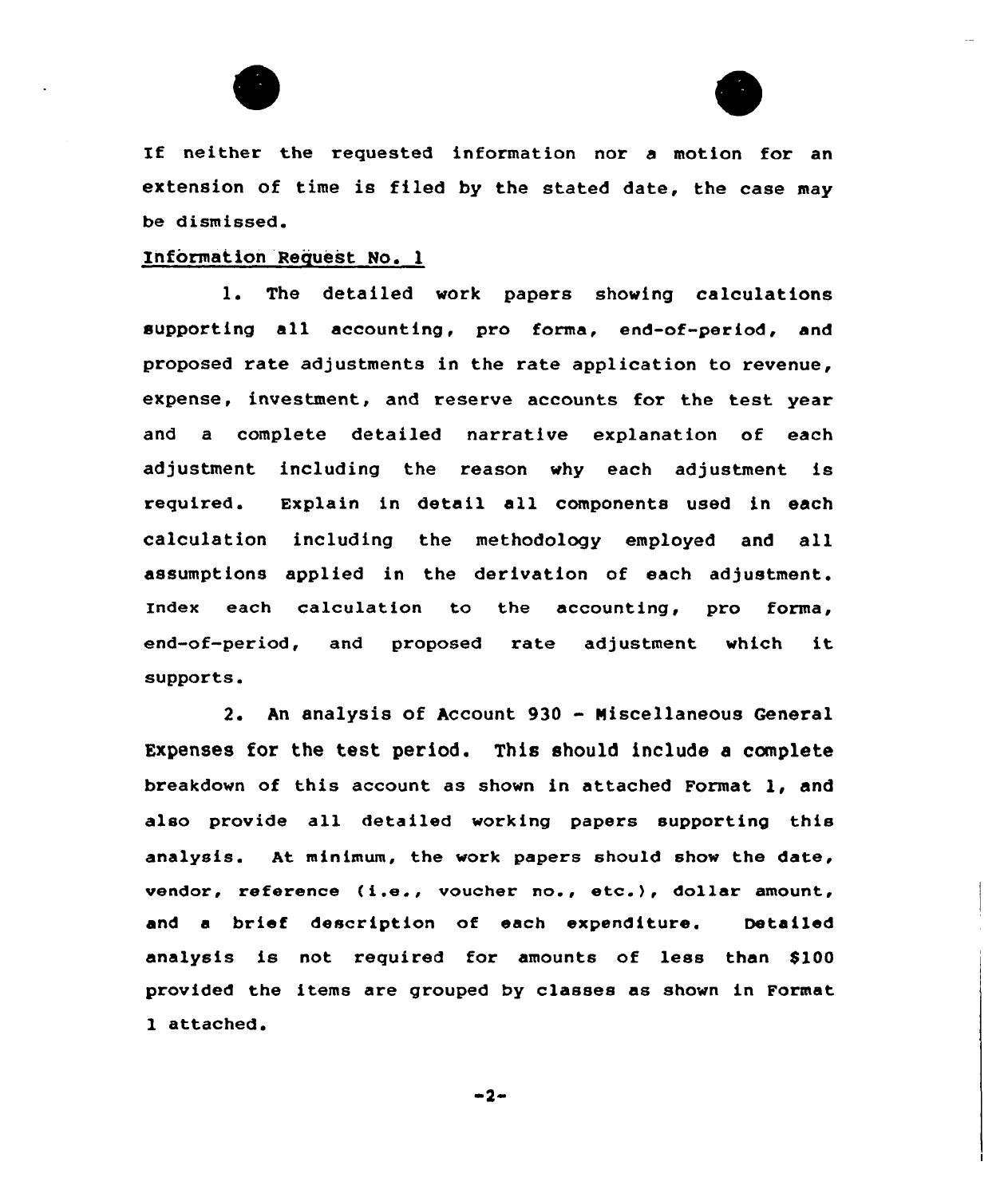3. <sup>A</sup> detailed analysis of contributions for charitable and political purposes (in cash or services). This analysis should indicate the amount of the expenditure, the recipient of the contribution, and the specific account charged.

4. <sup>A</sup> copy of the auditor's report from your most recent audit.

5. <sup>A</sup> detailed analysis of advertising expenditures during the test period. This analysis should include a breakdown of Account 9l3 - Advertising Expenses, as shown in Format 2, attached, and should also show any advertising expenditures included in other expense accounts. This analysis should be specific as to the purpose and expected benefit of each expenditure.

6. <sup>A</sup> copy of the most recent publication of the Borrower Statistical Profile for the utility published by the Rural Electrification Administration. Include a detailed narrative explanation of any action taken by the utility's management, its Board of Directors or REA based on the results of this data.

7. <sup>A</sup> schedule of salaries and wages for the test year and each of the <sup>5</sup> calendar years preceding the test year as shown in Format 3, attached. Por each time period provide the amount of overtime pay.

8. <sup>A</sup> copy of the current by-laws.

-3-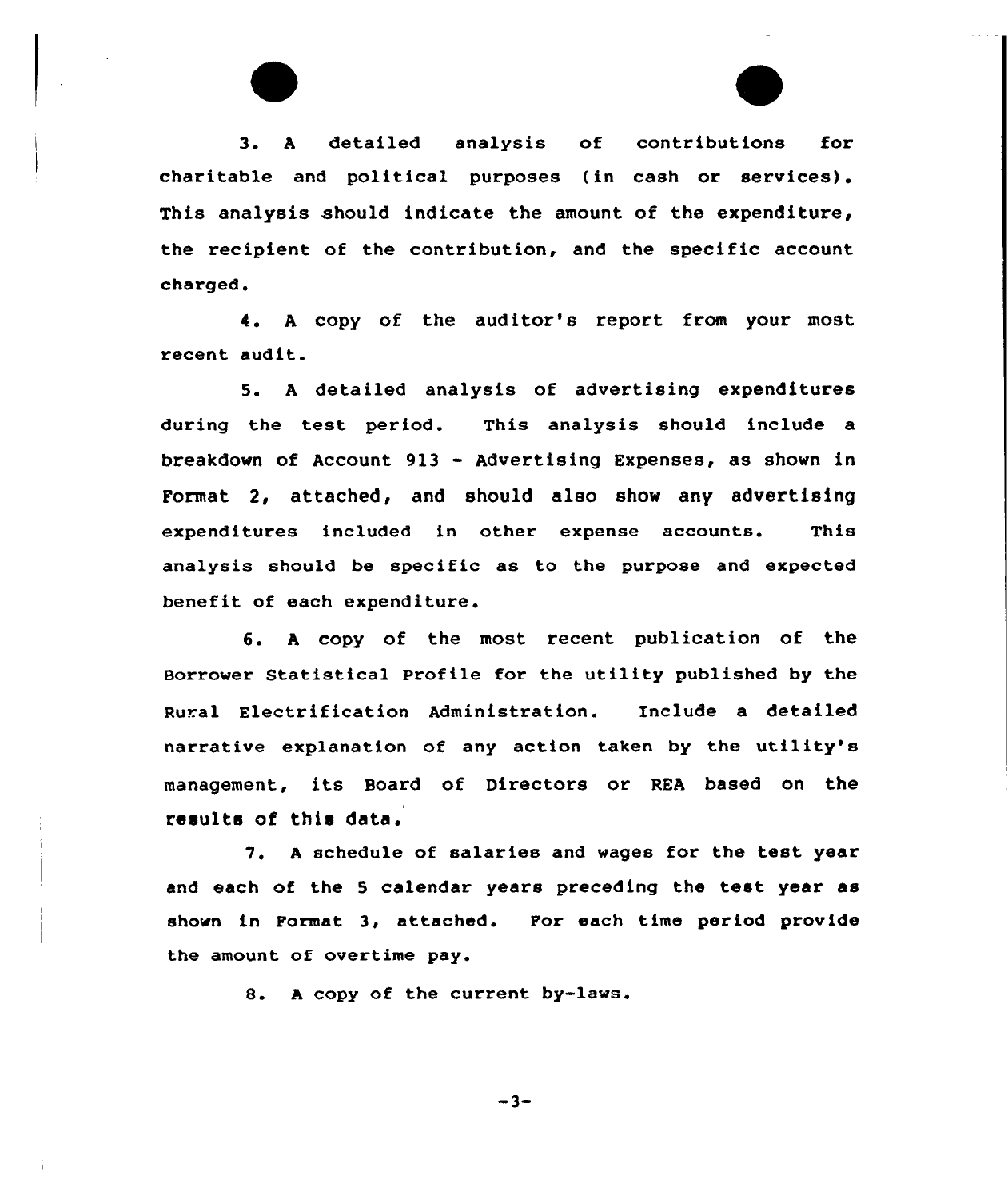9. Provide the utility's rate of return on net investment rate base for the test year and <sup>5</sup> preceding calendar years. Include data used to calculate each return.

10. In comparative form, an income statement, a statement of changes in financial position, and a balance sheet for the test year and the 12-month period immediately preceding the test year.

11. <sup>A</sup> detailed analysis of expenses incurred during the test year for professional services as shown in attached Format 4, and all detailed working papers supporting the analysis. At minimum the work papers should show the payee, dollar amount, reference (i.e., voucher, no., etc.) account charged, hourly rates and time charged to the utility according to each invoice, and a brief description of the service provided. Identify all rate case work by case number.

12. Provide the utility's times interest earned ratio and debt service coverage ratio, as calculated by the Rural Electrification Administration, for the test year and the <sup>5</sup> preceding calendar years. Include the data used to calculate each ratio.

13. Schedules in comparative form showing for the test year and the year preceding the test year the ending balance in each electric plant and reserve account or subaccount included in the utility's chart of accounts.

 $-4-$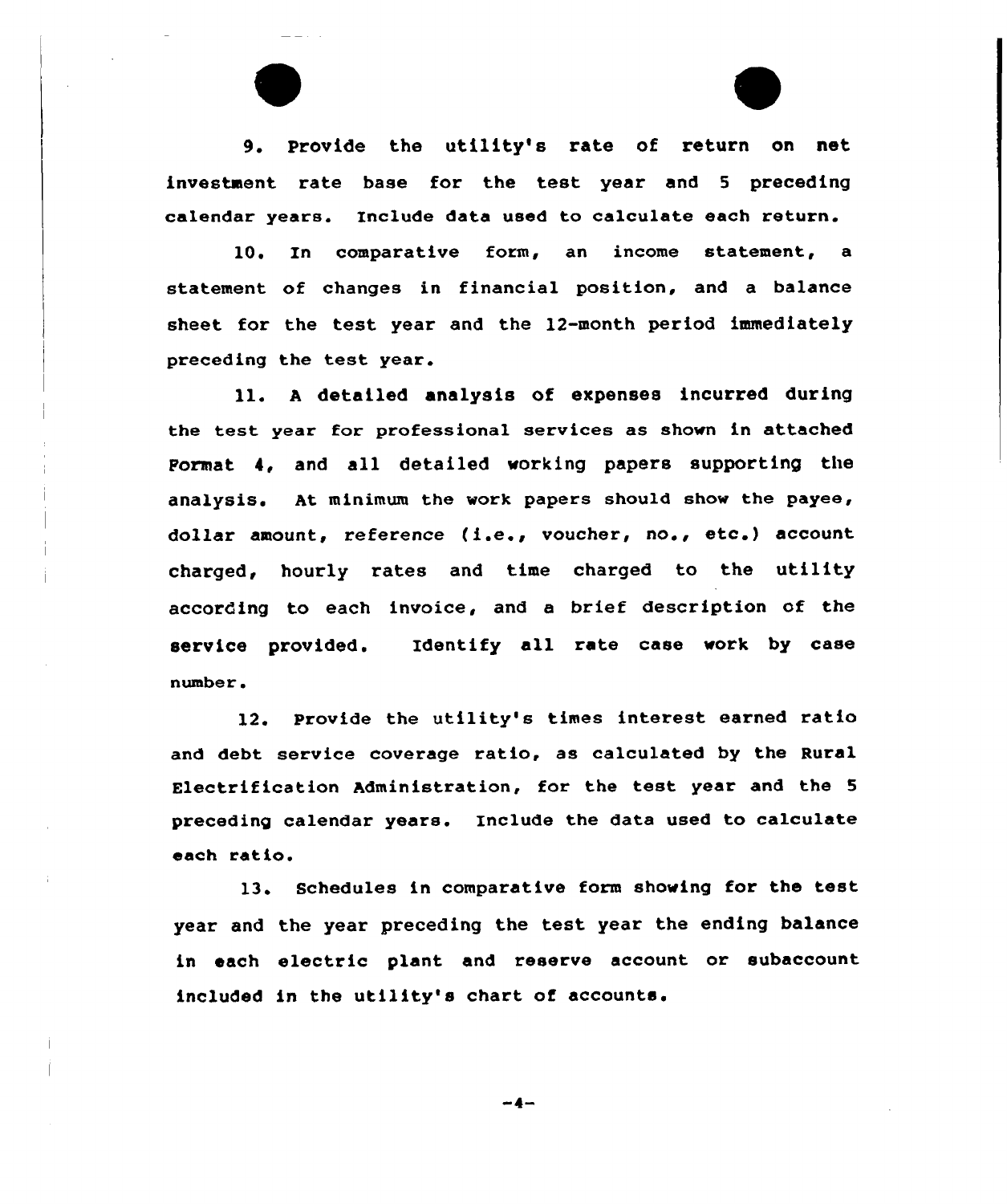14. <sup>A</sup> copy of Kentucky's Electric Cooperatives Operating Expense and Statistical Comparisons for the most recent <sup>2</sup> years available.

15. The date and time of the most recent annual members' meeting. Provide the number of members in attendance, the number of members voting for new board members, the number of new board members elected, and general description of the meeting's activities.

16. <sup>A</sup> schedule showing a comparison of balances in each operating expense account for each month of the test year to the same month of the preceding year for each account or subaccount included in the utility's chart of accounts. See Format 5.

17. The estimated dates for draw downs of unadvanced loan funds at test year-end and the proposed uses of these funds.

18. Provide the following where not previously included in the record:

- a. <sup>A</sup> schedule of the present proposed rates, charges, terms, conditions, and service rates and regulations which the utility seeks to change, shown in comparative form.
- b. <sup>A</sup> detailed analysis of customer's bills, adjusted to actual usage and in such detail that the revenues from the present and proposed rates can be readily determined.

$$
-5-
$$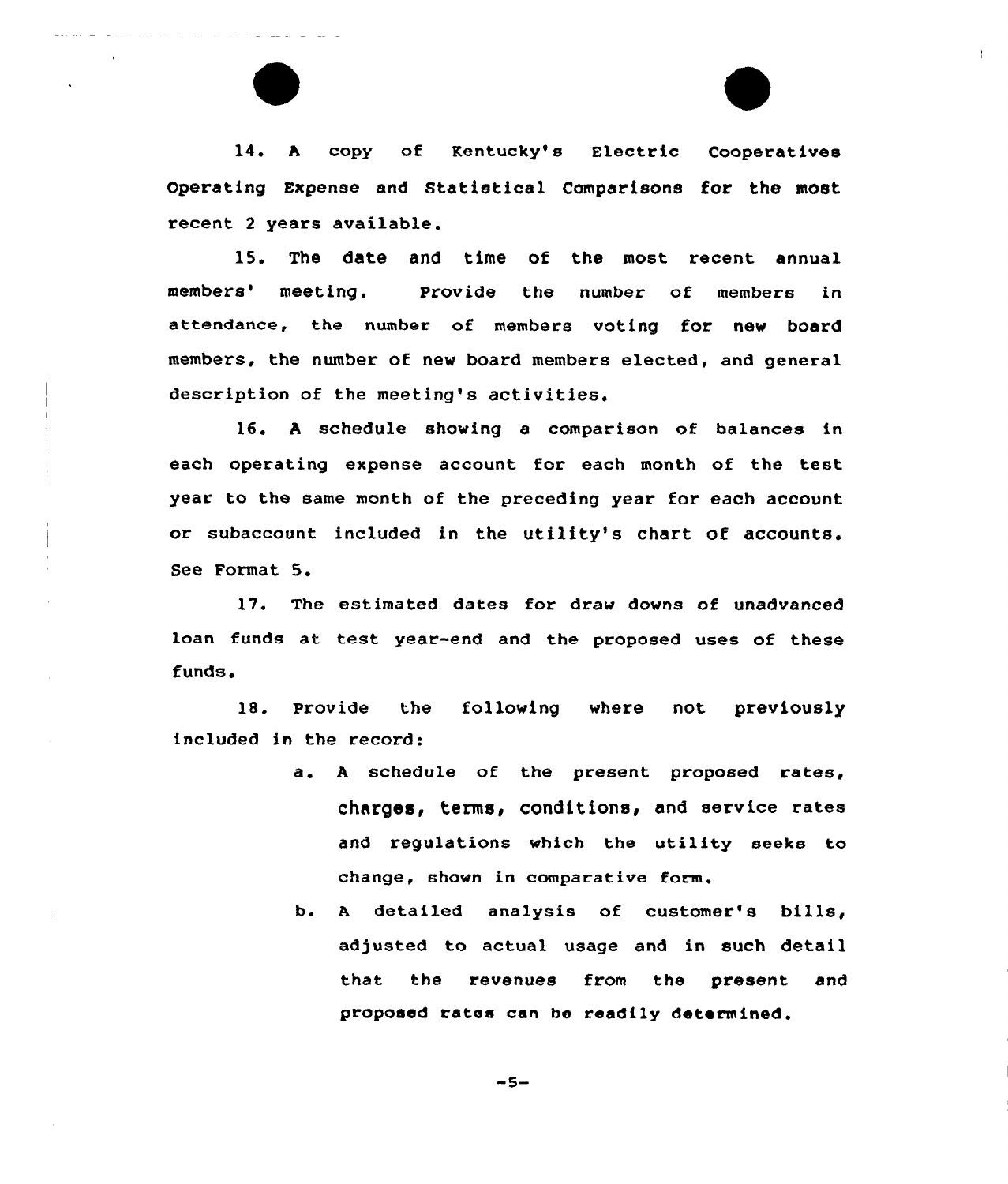

- d. <sup>A</sup> schedule setting forth the effect upon average consumer bills.
- e. <sup>A</sup> statement setting forth estimates of the effect that the new rate or rates will have upon the revenues of the utility the total amount of money resulting from the increase or decrease and the percentage increase or decrease.
- f. <sup>A</sup> schedule showing by customer class {i.e., residential, commercial, industrial, etc.) the amount and percent of any proposed increase or decrease in revenue distributed to each class. This schedule is to be accompanied by a statement which explains in detail the methodology or bases used to allocate the requested increase or decrease in revenue to each of the respective customer classes.
- g. <sup>A</sup> schedule showing how the increase or decrease in (f) above further distributed to each rate charge (i.e., customer or facility charge, KNH chrage, etc.). This schedule is to be accompanied by a statement which explains, in detail the methodology or bases used to allocate the increase or decrease.

 $-6-$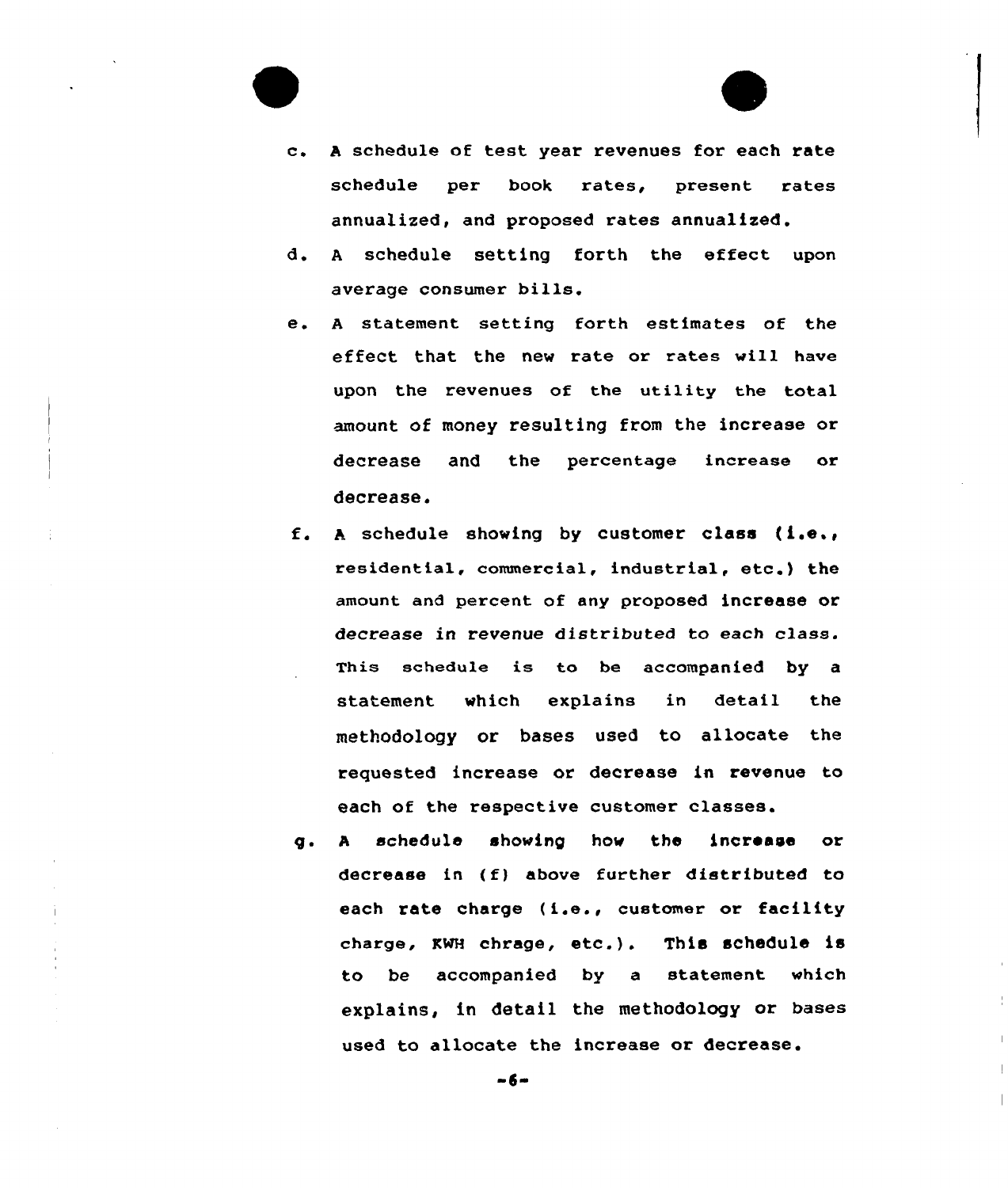

h. <sup>A</sup> statement showing by cross-outs and italicized inserts all proposed changes in rates, charges, terms and conditions, and service rules and regulations for each rate or charge. Copy of current tariff may be used.

19. Provide the name and address of each member of the utility's Board of Directors along with his or her personal mailing address. If, during the course of these proceedings, any changes occur in board membership, provide an update to this request.

20. Provide a detailed analysis of the total compensation paid to each member of the board of directors during the test period including all fees, fringe benefits, and expenses with a description of the type of meetings, seminars, etc. attended by each member.

21. Provide a detailed analysis of all benefits provided to the utility's employees including the itemized cost of each benefit and the average annual cost of benefits per employee. If readily available, provide this data by employee classification as shown in Format 3.

22. Provide an itemized listing of the costs incurred to date for the preparation of this case and an itemized estimate of the total cost to be incurred for this case. Indicate any costs incurred for this case that occurred during the test year.

-7-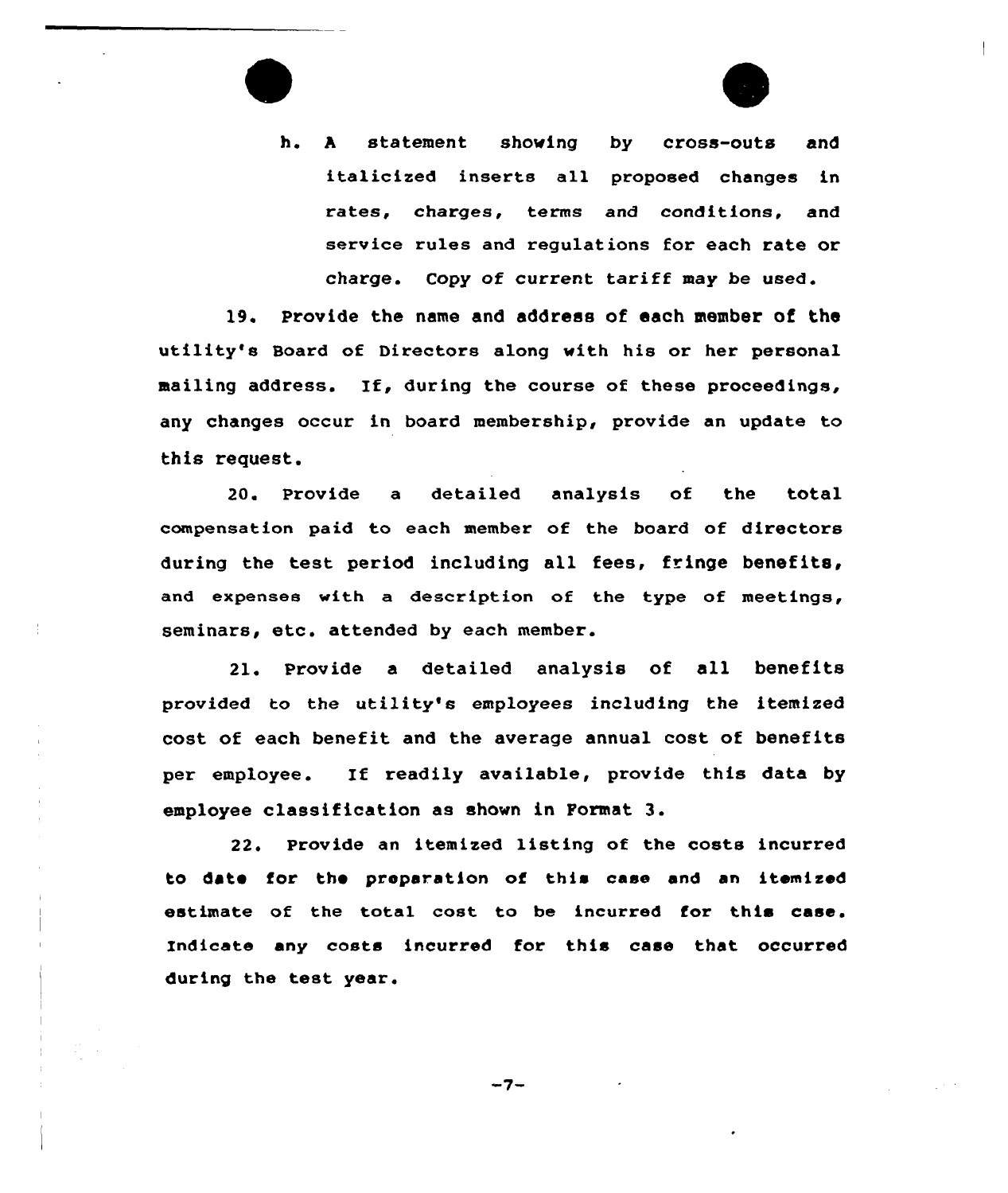

Done at Frankfort, Kentucky, this 15th day of March, 1984. PUBLIC SERVICE COMMISSION

with  $\overline{\mathcal{F}\text{or}}$ the Commission

### ATTEST:

 $\overline{\phantom{a}}$ 

والمحارب والمحاملة والمحجب والمراد والمتحارب والمتحال والمهاوية والمتحارب

Secretary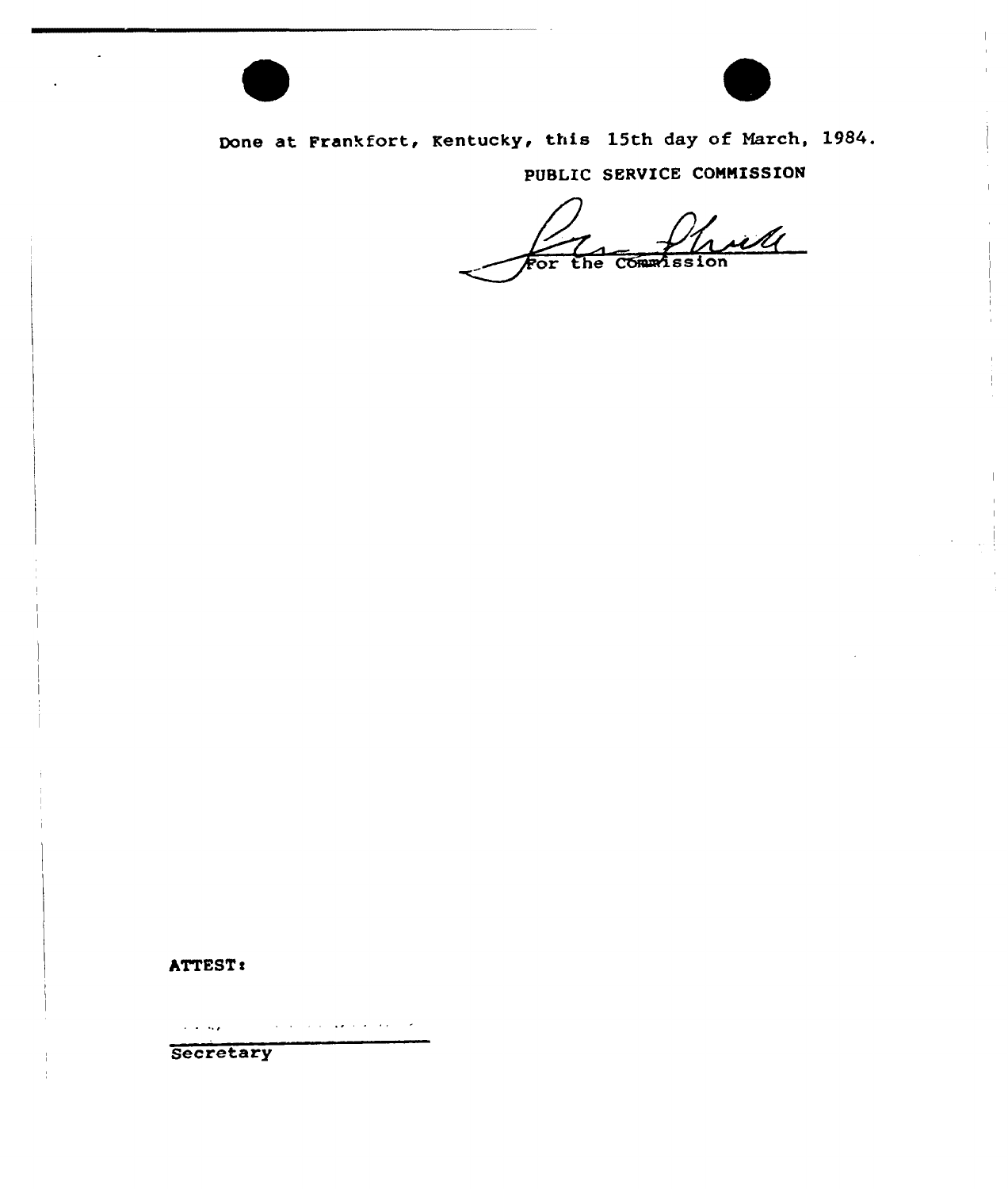

### BIG SANDY RURAL ELECTRIC COOPERATIVE CORPORATION

### Case No. 8993

### ACCOUNT 930 — MISCELLANEOUS EXPENSES

### For the 12 Months Ended

| Line                                                 | Item<br>the age addition for the company state of the c | Amount |
|------------------------------------------------------|---------------------------------------------------------|--------|
| <b>A</b> 1979<br>NO.<br>digregations military appear | a)                                                      | .b)    |

- 1. Industry Association Dues
- 2. Institutional Advertising
- 3, Conservation Advertising
- 4. Rate Department Load Studies

5. Mater, and Other Testing and Research

- 6. Directors' Fees and Expenses
- 7. Dues and Subscriptions
- 8. Miscellaneous
- 9. Total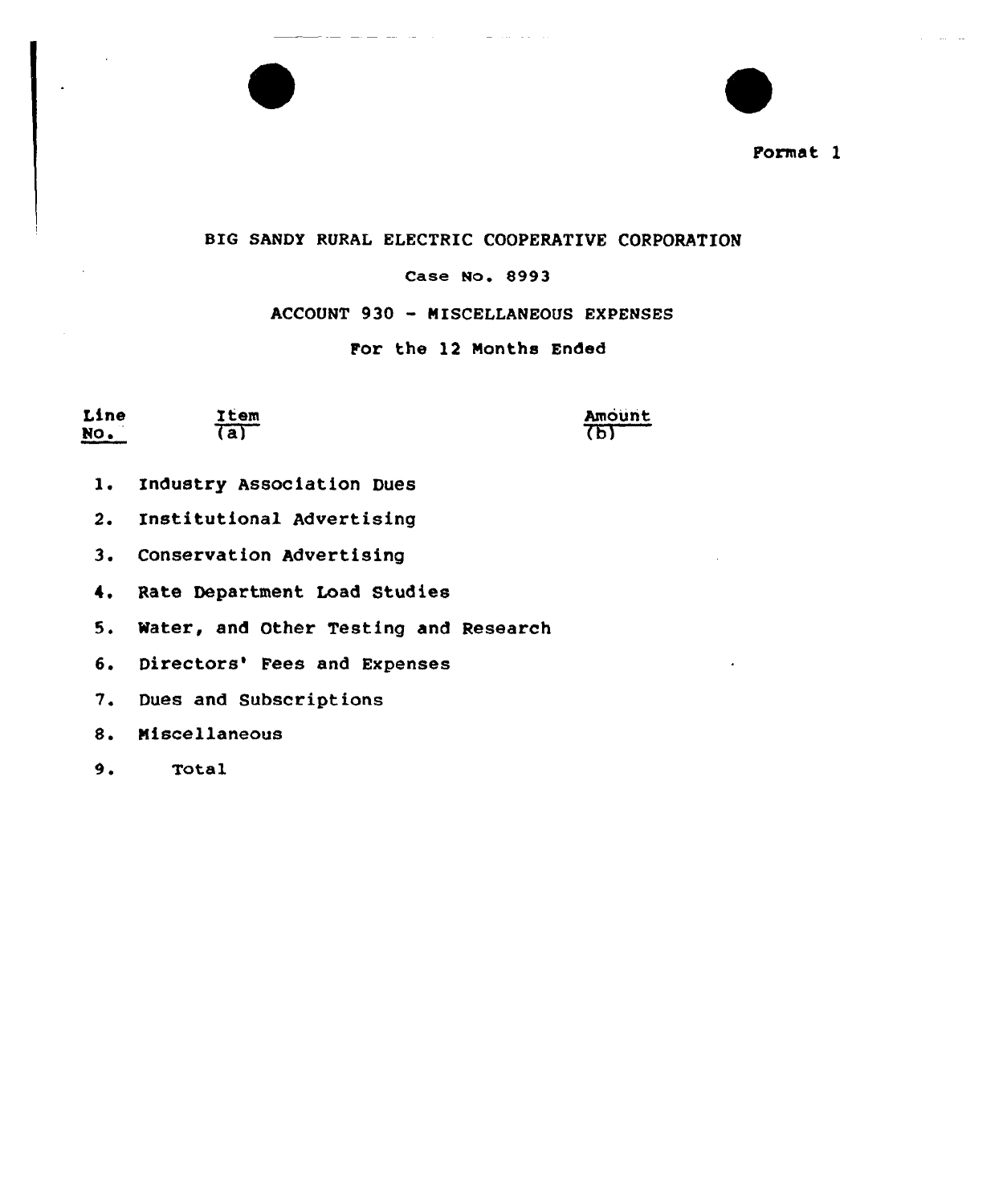



### BIG SANDY RURAL ELECTRIC COOPERATIVE CORPORATION

### Case No. 8993

### ACCOUNT 913 — ADVERTISING EXPENSE

For the 12 Months Ended

(Total Company)

| Line      |             | Sales or    |                                             |  |       |
|-----------|-------------|-------------|---------------------------------------------|--|-------|
| <b>NO</b> | <b>Item</b> |             | Promotional Institutional Conservation Rate |  |       |
|           |             | Advertising | Advertising Advertising Case Other          |  | Total |
|           | a)          |             |                                             |  |       |

- $1.$ Newspaper
- $2.$ Magazines and Other
- $3.$ Television
- $4.$ Radio

 $\mathcal{I}$ 

- 5. Direct Mail
- 6. Sales Aids
- 7. Total
- 8. Amount Assigned to Ky. Retail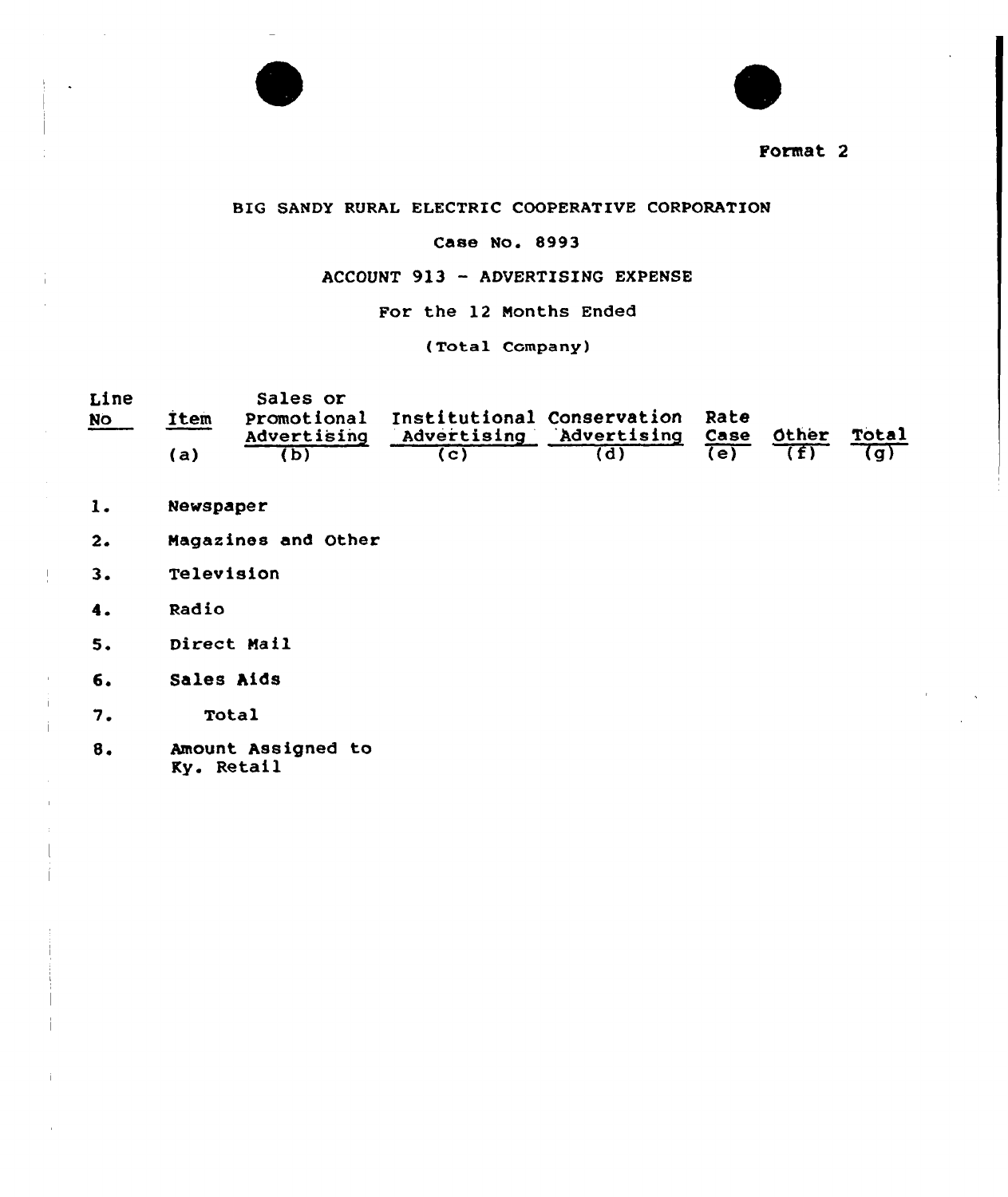**Page 1 of 3** Format 3

## BIG SANDY RURAL ELECTRIC COOPERATIVE CORPORATION

Cese No. 8993

SEDGA CINY SSIDING AO SISSIMAN

For the Calendar Years 19 Through 19 Through 19

 $(9,000)$ 

| <b>Lunous</b><br>$\tilde{\mathbf{z}}$<br>$\frac{1}{2}$ |                         |                |
|--------------------------------------------------------|-------------------------|----------------|
| $\frac{101}{4000}$<br><u>a</u>                         |                         | י<br>גאסי      |
| <b>Amoun</b><br>ر<br>ا                                 | 8<br>Bu<br><b>C10</b>   |                |
| $\frac{(1)}{2}$<br>3                                   | o<br>Sal<br><b>Yeal</b> | <b>Surface</b> |
| ξ<br>;                                                 |                         |                |
| <b>Auron</b><br>Í<br>Ē                                 |                         |                |

مبر<br>• Regies charged to expense: **Edite** 

 $\frac{1}{2}$ 

- $\boldsymbol{\tilde{\zeta}}$ Power production expense
- $\cdot$ Transnission expenses
- $\ddot{\phantom{a}}$ Distribution expenses
- ָ.<br>• Custaner accounts expense
- $\ddot{\bullet}$ Sales expenses
- $\ddot{\cdot}$ Administrative and general
- expenees:  $\overline{e}$ Aministrative and
- 
- $\widehat{g}$ general salaries<br>Office supplies and
- $\widehat{\Omega}$ Aministrative expense expense
- transferred-cr.
- $\widehat{a}$ ottside services employed
- property insurance
- $\ddot{e}$
- $\overline{1}$ rnjuries and danages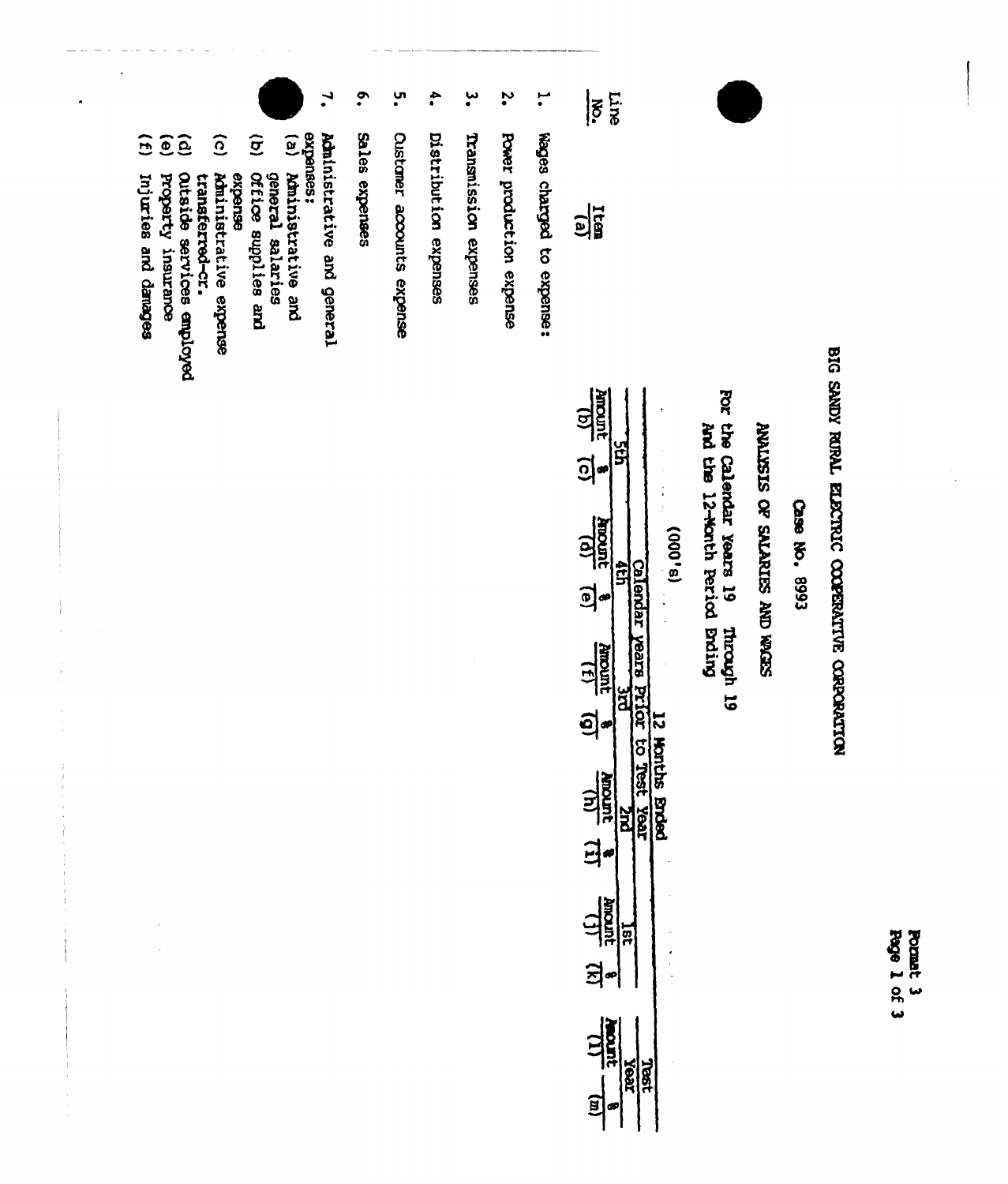

 $\ddot{\phantom{0}}$ 

C668 'ON est)

BIG SANDY RUPAL ELECTRIC COOPERATIVE CORPORATION

**Page 2 of 3** Format 3 **ANALYSIS OF SALARIES AND WAGES** 

Por the Calendar Years 19<br>hot the 12-Honth Period Briding **Drrough 19** 

 $(8,000)$ 

| I<br>$\tilde{\epsilon}$<br><u>ଗ୍ର</u> |     | 医心包 医心包 医心包 医心包 |
|---------------------------------------|-----|-----------------|
| $\mathbf{a}$<br>$\mathbf{e}$          |     |                 |
| $\frac{\sqrt{3}}{2}$<br>ō)            |     |                 |
| <b>There</b><br>$\frac{1}{2}$<br>ï    |     |                 |
| inan<br>$\sharp$<br>ξ                 |     | 医单体 医前缀         |
| ě                                     | res |                 |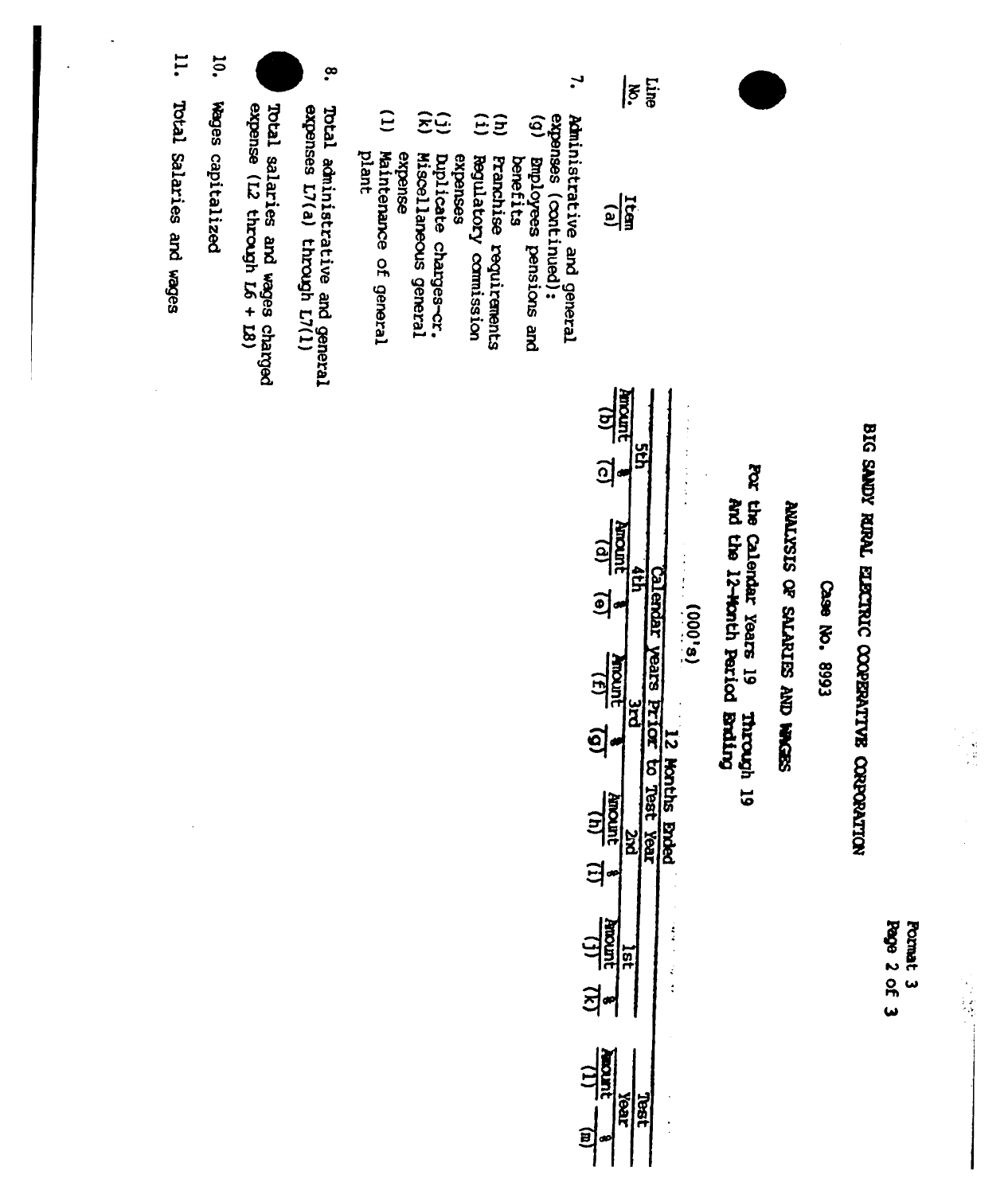Format 3<br>Page 3 of 3

### BIG SANDY RURAL ELECTRIC COOPERATIVE CORPORATION

Case No. 8993

### **NATISER OF SHARIES AND WOODS**

For the Calendar Years 19 mrouph 19<br>And the 12-Month Feriod Ending

| $\leq \frac{1}{2}$                                                                                                                              |                                                                                                 |
|-------------------------------------------------------------------------------------------------------------------------------------------------|-------------------------------------------------------------------------------------------------|
| 입                                                                                                                                               |                                                                                                 |
| Amount<br><u>ูล</u> ่<br>$\frac{10}{10004}$<br><u>ଶ</u><br><b>Juricult</b><br>$\overline{6}$<br><b>UPOUL</b><br>ă<br><b>UROOBY</b><br>а<br>TEÐ. | g<br>ø<br>rears<br><b>IOL</b><br>hs <b>Brded</b><br>đ<br>$\ddot{\phantom{0}}$<br>こうりょう くうき<br>đ |

- **12.** Ratio of salaries and wages charged<br>expense to total wages  $(1.9 * 1.1)$
- $13.$ Ratio of salaries and wages<br>capitalized to total wages (L10 + L11)

WOTE: Show percent increase of each year over the prior year in Colums (c), (e), (g), (i), (k), and (m).

 $\frac{1}{4}$ 

 $\hat{\mathbf{I}}$ 

 $\frac{1}{\sqrt{2}}$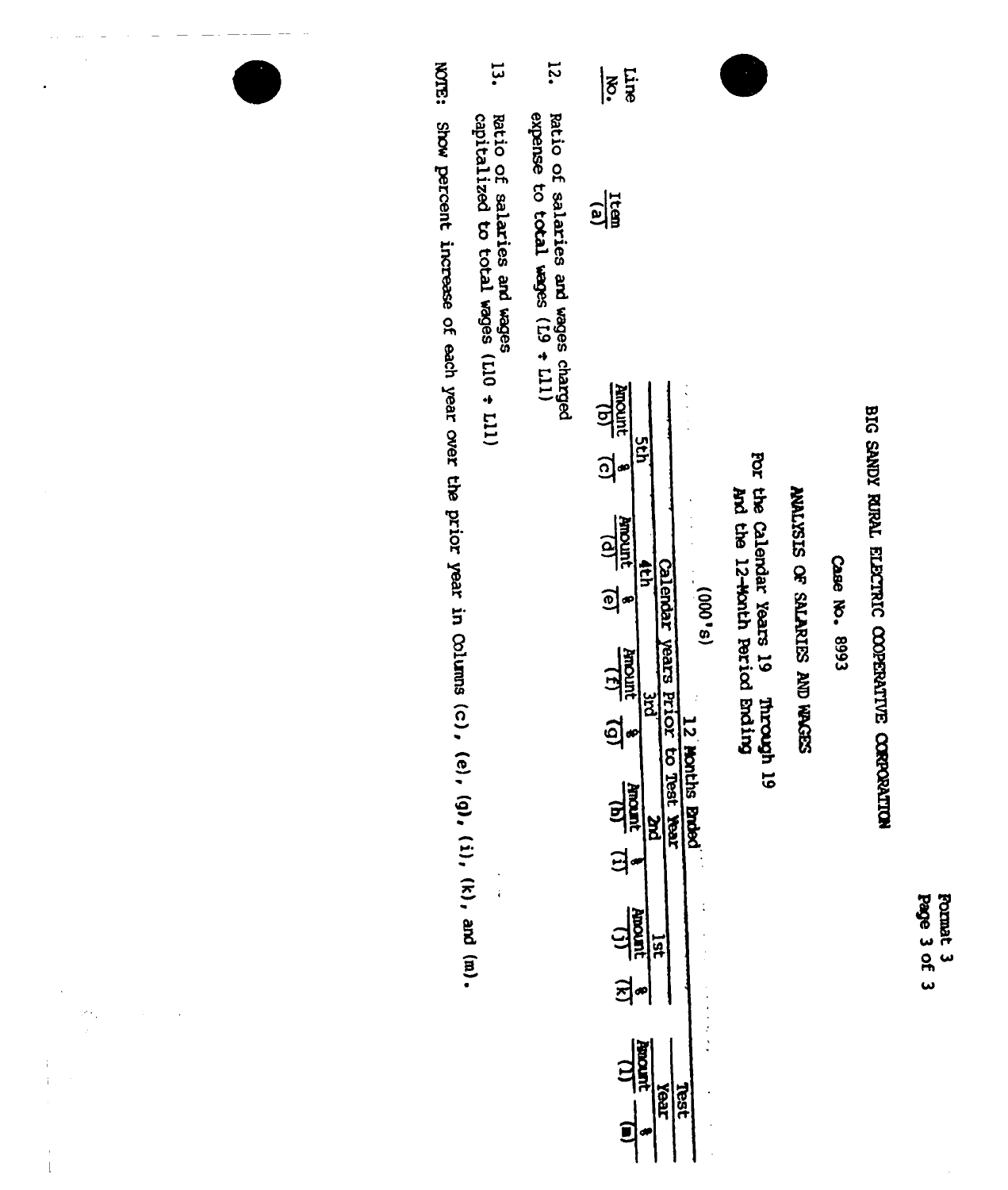



### BIG SANDY RURAL ELECTRIC COOPERATIVE CORPORATION

### Case No. 8993

Professional Service Expenses

### For the 12 Months Ended

| Line<br><u>No.</u> | <b>Item</b> | Rate Case | Annual Audit | Other                                            | Tôtal |
|--------------------|-------------|-----------|--------------|--------------------------------------------------|-------|
| 1.                 | Legal       |           |              |                                                  |       |
| 2.                 | Engineering |           |              |                                                  |       |
| 3.                 | Accounting  |           |              |                                                  |       |
| 4.                 | Other       |           |              | $\mathcal{H}_{\mathbf{a},\mathbf{a},\mathbf{b}}$ |       |
| 5.                 | Total       |           |              |                                                  |       |